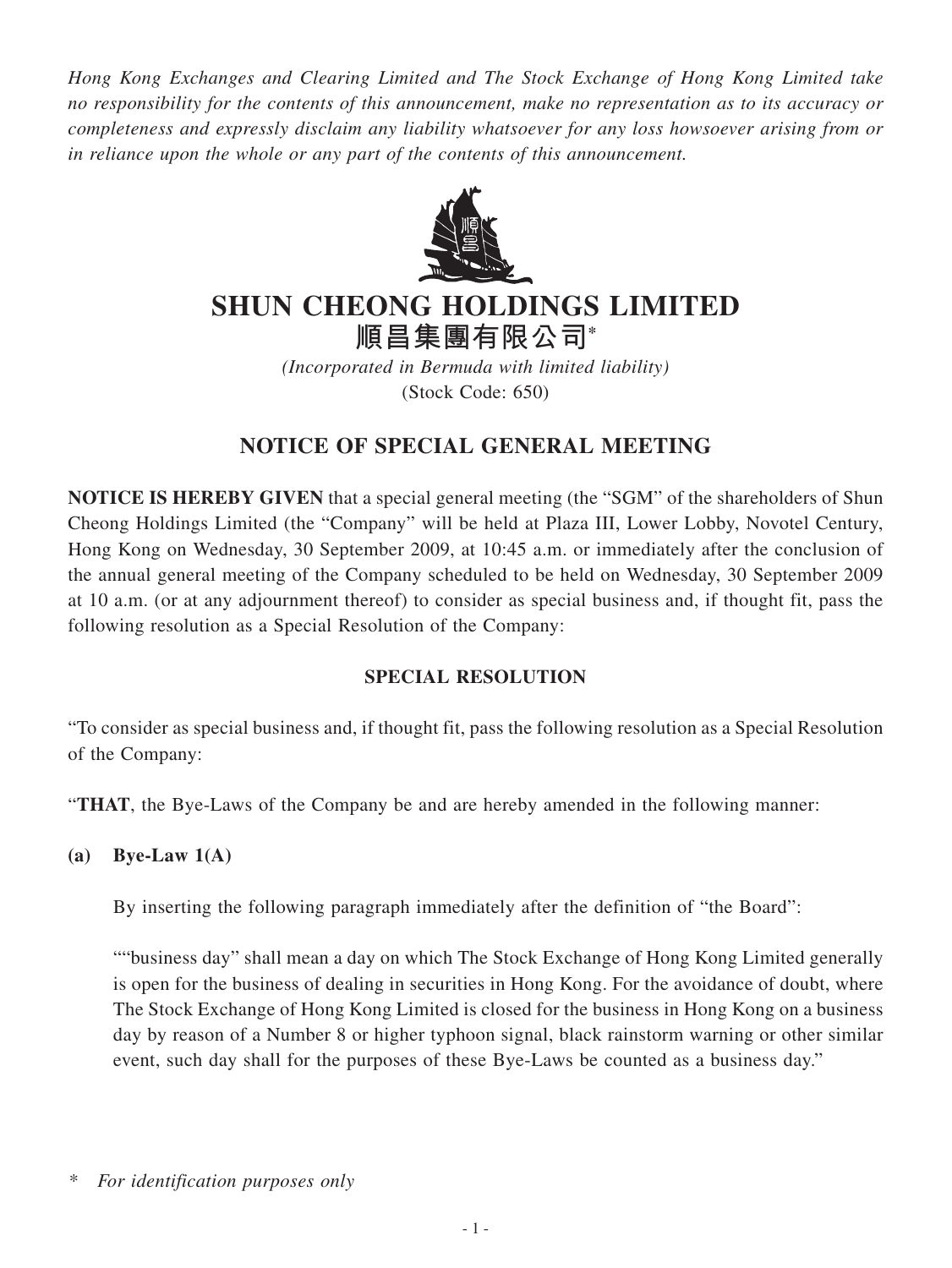#### **(b) Bye-Law 1(C)**

By deleting existing Bye-Law  $1(C)$  in its entirety and replacing it with the following:

"(C) A resolution shall be a Special Resolution when it has been passed by a majority of not less than three-fourths of the votes cast by such members as, being entitled so to do, vote in person or, in the cases of members which are corporations, by their respective duly authorised representatives or, where proxies and attorneys are allowed, by proxy or by attorney at a general meeting of which notice has been given in accordance with Bye-Law 63 specifying (without prejudice to the power contained in these presents to amend the same) the intention to propose the resolution as a Special Resolution."

# **(c) Bye-Law 1(D)**

By deleting existing Bye-Law 1(D) in its entirety and replacing it with the following:

"(D) A resolution shall be an Ordinary Resolution when it has been passed by a simple majority of the votes cast by such members as, being entitled so to do, vote in person or, in the case of any member being a corporation, by its duly authorised representative or, where proxies and attorneys are allowed, by proxy or by attorney at a general meeting held in accordance with these presents and of which notice has been given in accordance with Bye-Law 63."

# **(d) Bye-Law 63**

By deleting existing Bye-Law 63 in its entirety and replacing it with the following:

"63. An annual general meeting shall be called by not less than twenty-one (21) clear days' notice in writing or not less than twenty (20) clear business days' notice in writing (whichever is longer) and any special general meeting at which the passing of a special resolution is to be considered shall be called by not less than twenty-one (21) clear days' notice in writing or not less than ten (10) clear business days' notice in writing (whichever is longer). All other special general meetings may be called by notice of not less than fourteen (14) clear days notice in writing and not less than ten (10) clear business days notice in writing (whichever is longer). The notice shall be exclusive of the day on which it is served or deemed to be served and of the day for which it is given, and shall specify the place, the day and the hour of meeting and, in case of special business, the general nature of that business, and shall be given, in the manner hereinafter mentioned or in such other manner, if any, as may be prescribed by the Company in general meeting, to such persons as are, under these Bye-Laws, entitled to receive such notices from the Company, provided that, subject to the provisions of the Companies Act, a meeting of the Company shall notwithstanding that it is called by shorter notice than that specified in this Bye-Law be deemed to have been duly called if it is so agreed:–

(i) in the case of a meeting called as the annual general meeting, by all the members entitled to attend and vote thereat; and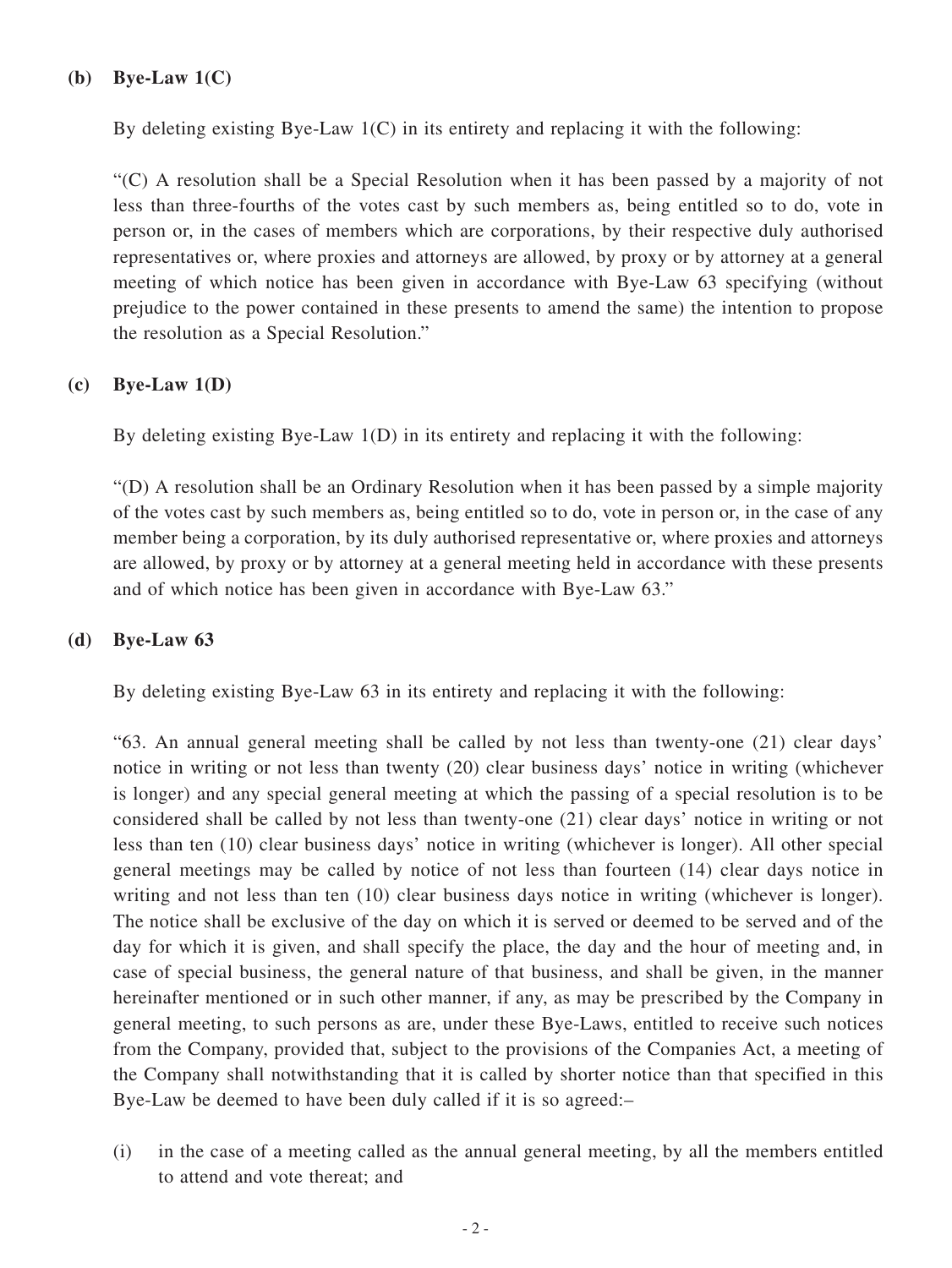(ii) in the case of any other meeting, by a majority in number of the members having a right to attend and vote at the meeting, being a majority together holding not less than ninety-five per cent. in nominal value of the shares giving that right."

#### **(e) Bye-Law 70**

By deleting existing Bye-Law 70 in its entirety and replacing it with the following:

"70. At any general meeting a resolution put to the vote of the meeting shall be decided by way of poll."

# **(f) Bye-Law 71**

By deleting existing Bye-Law 71 in its entirety and replacing it with the following:

"71. The results of the poll shall be deemed to be the resolution of the meeting. The Company shall only be required to disclose the voting figures on a poll if such disclosure is required by the rules of The Stock Exchange of Hong Kong Limited."

# **(g) Bye-Law 72**

By deleting existing Bye-Law 72 in its entirety and replacing it with the following:

"72. Intentionally deleted."

# **(h) Bye-Law 73**

By deleting existing Bye-Law 73 in its entirety and replacing it with the following:

"73. In the case of an equality of votes, the Chairman of such meeting shall be entitled to a second or casting vote. In case of any dispute as to the admission or rejection of any vote the Chairman shall determine the same, and such determination shall be final and conclusive."

# **(i) Bye-Law 74**

By deleting existing Bye-Law 74 in its entirety and replacing it with the following:

"74. Intentionally deleted."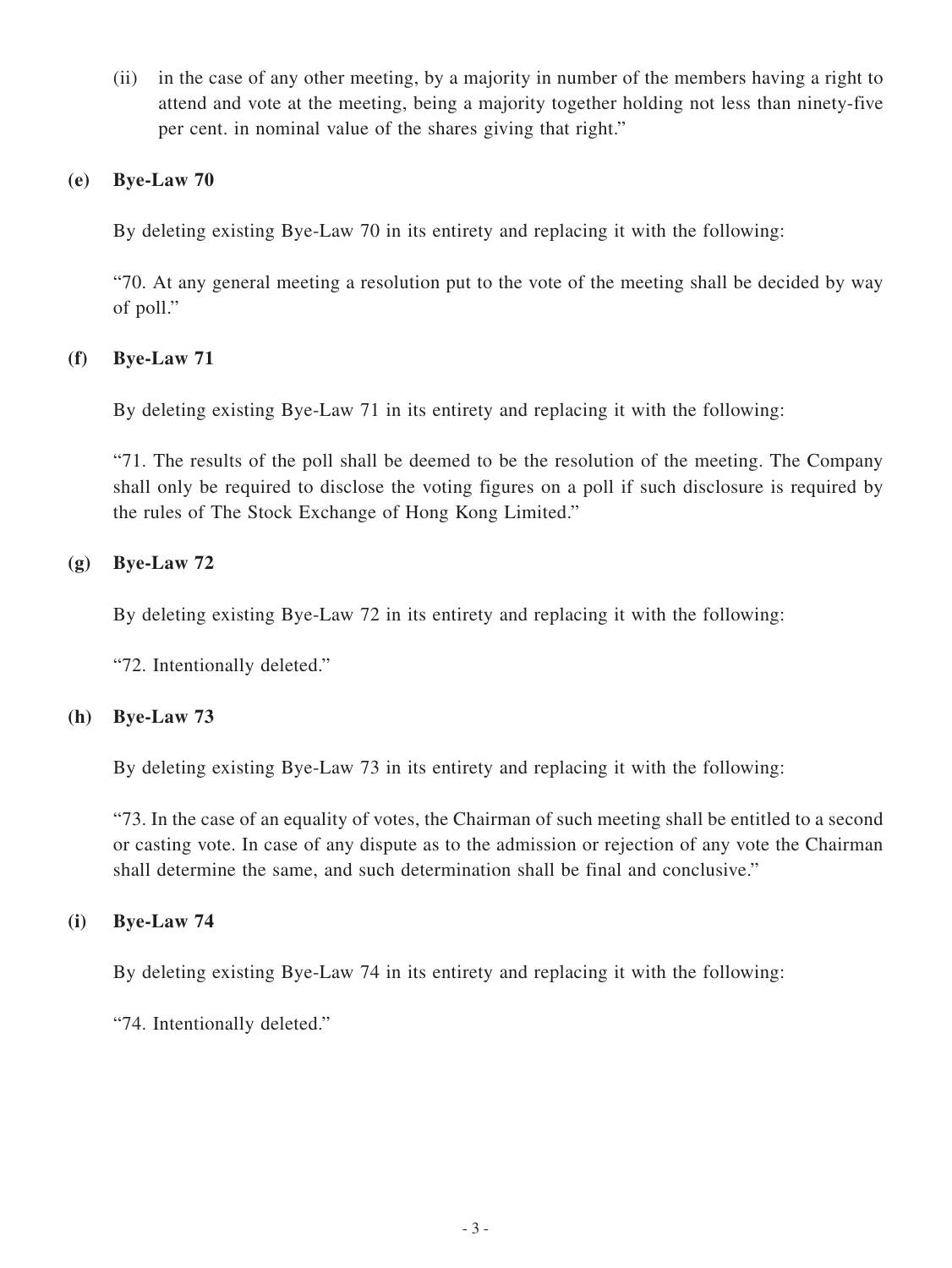#### **(j) Bye-Law 76**

By deleting existing Bye-Law 76 in its entirety and replacing it with the following:

"76. Subject to any special rights, privileges or restrictions as to voting for the time being attached to any class or classes of shares, at any general meeting on a poll every member who is present in person (or, in the case of a member being a corporation, by its duly authorised representative) or by proxy, shall have one vote for every share of which he is the holder which is fully paid up or credited as fully paid up (but so that no amount paid up or credited as paid up on a share in advance of calls or instalments shall be treated for the purposes of this Bye-Law as paid up on the share). On a poll a member entitled to more than one vote need not use all his votes or cast all the votes he uses in the same way."

#### **(k) Bye-Law 79**

By deleting existing Bye-Law 79 in its entirety and replacing it with the following:

"79. A member of unsound mind or in respect of whom an order has been made by any court having jurisdiction in lunacy may vote on a poll, by his committee, receiver, curator bonis or other person in the nature of a committee, receiver or curator bonis appointed by that court, and any such committee, receiver, curator bonis or other person may on a poll vote by proxy. Evidence to the satisfaction of the Board of the authority of the person claiming to exercise the right to vote shall be delivered to such place or one of such places (if any) as is specified in accordance with these Bye-Laws for the deposit of instruments of proxy or, if no place is specified, at the Registration Office.""

> By Order of the Board **Shun Cheong Holdings Limited Poon Yan Wai** *Company Secretary*

Hong Kong, 7 September 2009